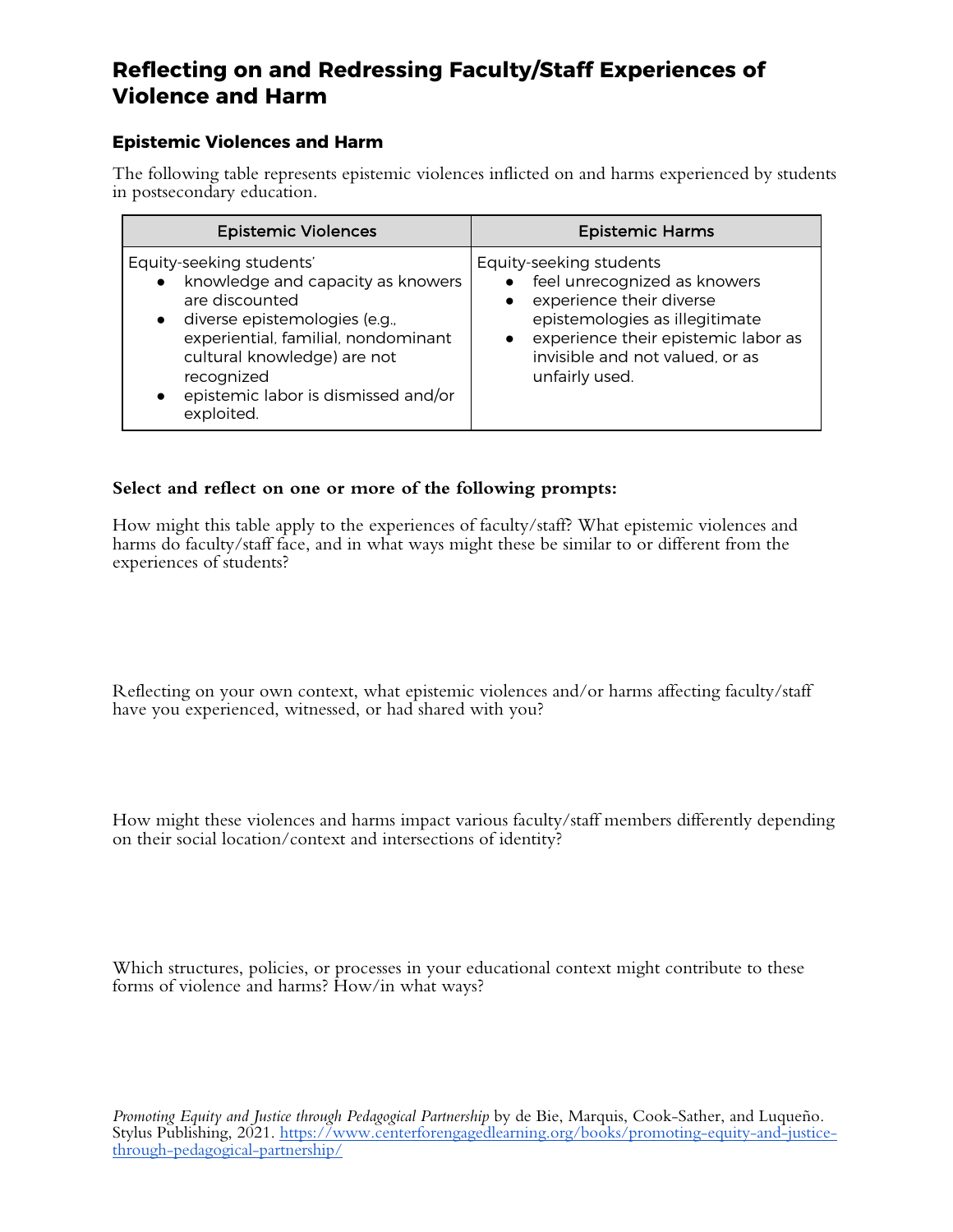### **Affective Violences and Harm**

The following table represents affective violences inflicted on and harms experienced by students in postsecondary education.

| <b>Affective Violences</b>                                                                                                                                                                                          | <b>Affective Harms</b>                                                                                                                                                                                   |
|---------------------------------------------------------------------------------------------------------------------------------------------------------------------------------------------------------------------|----------------------------------------------------------------------------------------------------------------------------------------------------------------------------------------------------------|
| Equity-seeking students<br>are subject to multiple forms of<br>discrimination and oppression (e.g.,<br>psycho-emotional disablism,<br>microaggressions, and abuse)<br>are expected to conform to<br>dominant norms. | Equity-seeking students<br>experience emotional effects of<br>discrimination and oppression (e.g.,<br>isolation, nonbelonging, self-doubt,<br>uncertainty, fatigue)<br>carry burdens of emotional labor. |

#### **Select and reflect on one or more of the following prompts:**

- How might this table apply to the experiences of faculty/staff? What affective violences and harms do faculty/staff face, and in what ways might these be similar to or different from the experiences of students?
- Reflecting on your own context, what affective violences and/or harms to faculty/staff have you experienced, witnessed, or had shared with you?
- In some contexts and for some people, the affective harms described in Chapter 2 (e.g., distress, low self-esteem) might be recognized and pathologized as symptoms of mental illness or as individual psychological issues or deficits. How might understanding, collectivizing, and politicizing these emotional repercussions as harms from violence contribute to equity and justice?
- How might these affective violences and harms impact various faculty/staff members differently depending on their social location/context and intersections of identity?
- Which structures, policies, or processes in your educational context might contribute to these forms of violence and harms? How/in what ways?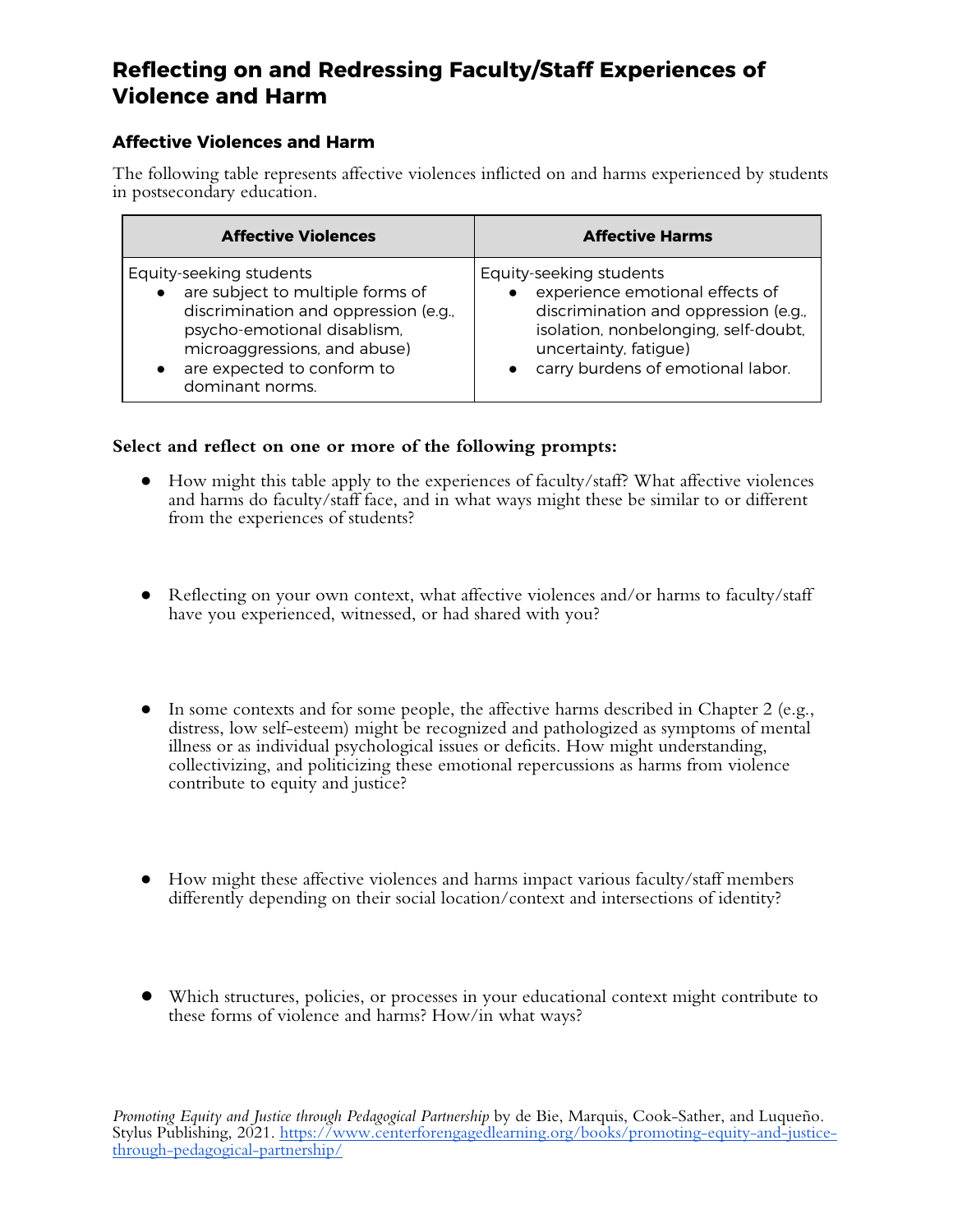### **Ontological Violences and Harm**

The following table represents ontological violences inflicted on and harms experienced by students in postsecondary education.

| <b>Ontological Violences</b>       | <b>Ontological Harms</b>              |
|------------------------------------|---------------------------------------|
| Epistemic and affective violences  | Equity-seeking students               |
| $\bullet$                          | internalize epistemic harms and       |
| constitute and are constituted by  | $\bullet$                             |
| ontological violences.             | dehumanization (i.e., experience      |
| Equity-seeking students are        | negative impacts on sense of self,    |
| $\bullet$                          | personhood; deny and limit who they   |
| dehumanized-their very beings      | are and can be)                       |
| are negated or inhibited, blocking | engage in self-suppression through    |
| them from being who they are.      | $\bullet$                             |
| Normalized and institutionalized   | adaptation to dominant ontologies,    |
| $\bullet$                          | becoming unable to be fully           |
| academic ontologies restrict       | themselves                            |
| possibilities for being.           | experience a profound lack of agency. |

#### **Select and reflect on one or more of the following prompts:**

- How might this table apply to the experiences of faculty/staff? What ontological violences and harms do faculty/staff face, and in what ways might these be similar to or different from the experiences of students?
- Reflecting on your own context, what ontological violences and/or harms affecting faculty/staff have you experienced, witnessed, or had shared with you?
- How might these violences and harms impact various faculty/staff members differently depending on their social location/context and intersections of identity?
- Which structures, policies, or processes in your educational context might contribute to these forms of violence and harms? How/in what ways?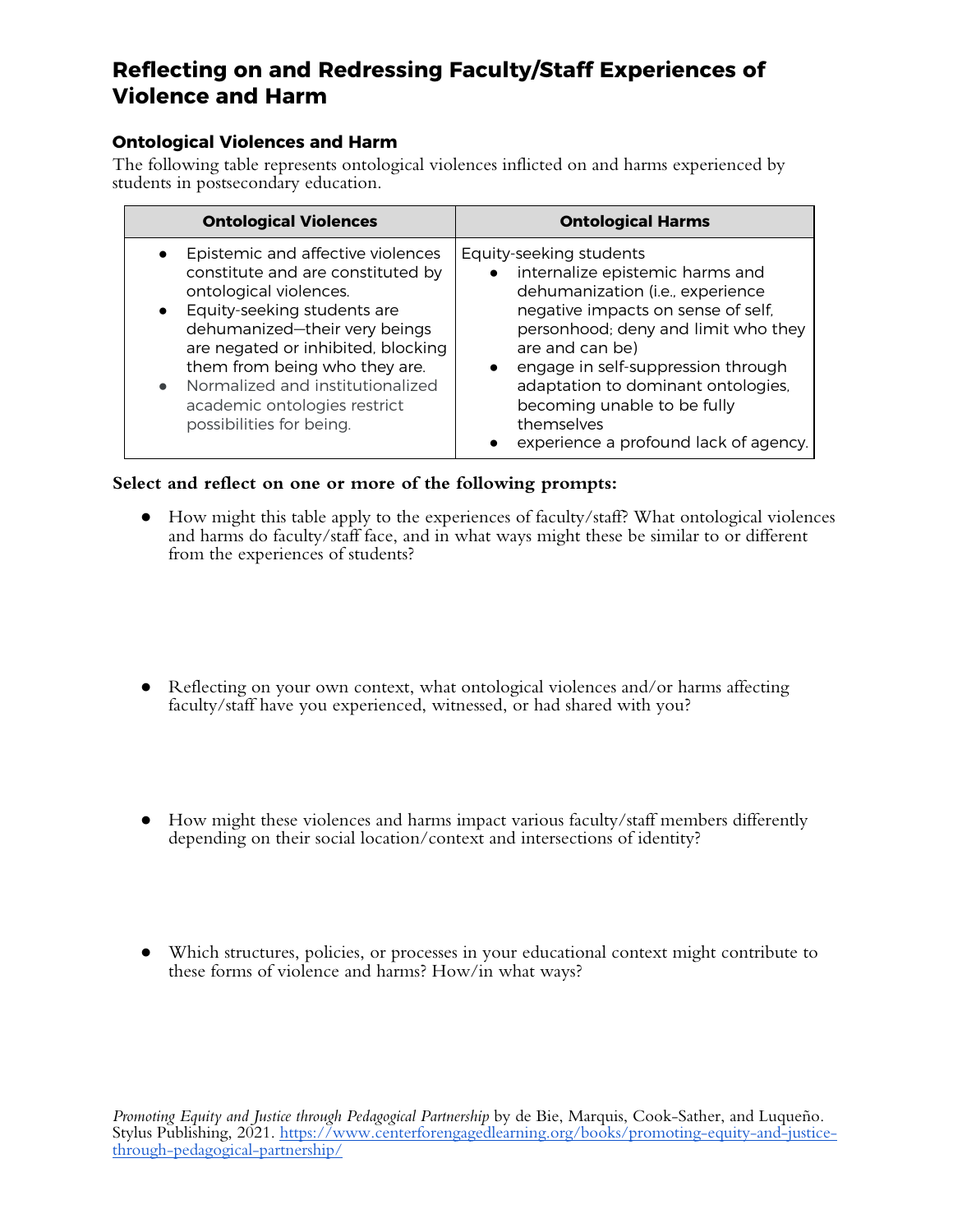### **Facilitating Epistemic, Affective, and Ontological Justice through Partnership**

The following table represents several ways in which partnership might facilitate epistemic, affective, and ontological justice via redress of the harms resulting from epistemic, affective, and ontological violence.

| <b>Epistemic Justice</b>                                                                                                                                                                                                                                                                                                                       | <b>Affective Justice</b>                                                                                                                                                                                                                                                                                                                                                                                                                                                            | <b>Ontological Justice</b>                                                                                                                                                                                                                                                                                                                                                                                                                                                                          |
|------------------------------------------------------------------------------------------------------------------------------------------------------------------------------------------------------------------------------------------------------------------------------------------------------------------------------------------------|-------------------------------------------------------------------------------------------------------------------------------------------------------------------------------------------------------------------------------------------------------------------------------------------------------------------------------------------------------------------------------------------------------------------------------------------------------------------------------------|-----------------------------------------------------------------------------------------------------------------------------------------------------------------------------------------------------------------------------------------------------------------------------------------------------------------------------------------------------------------------------------------------------------------------------------------------------------------------------------------------------|
| Partnership enables<br>affirmation of students.<br>especially those from<br>equity-seeking groups,<br>as knowers<br>recognition of students'<br>$\bullet$<br>knowledge gained from<br>diverse backgrounds<br>and experiences<br>the development and<br>sharing of students'<br>knowledge, which can,<br>in turn, facilitate<br>broader change. | Partnership enables<br>redress of some of the<br>emotional effects of<br>oppression (e.g., increased<br>sense of confidence,<br>empowerment,<br>belonging, joy and<br>energy; creation of<br>counterspaces that<br>mitigate affective harms)<br>relief from some forms of<br>$\bullet$<br>emotional labor in the<br>academy<br>new forms of affective<br>relations between<br>students and faculty (e.g.,<br>empathy, "politicized<br>compassion" (Gibson and<br>Cook-Sather 2020). | Partnership enables<br>rehumanization through<br>respecting the dignity and<br>worth of students.<br>especially those from<br>equity-seeking groups<br>social conditions and<br>$\bullet$<br>relationships through which<br>students can develop-and<br>have affirmed-their sense<br>of self and agency and<br>explore possibilities for who<br>they can be<br>development and<br>$\bullet$<br>enactment of different<br>worldviews that counter<br>dominant academic and<br>neoliberal ontologies. |

### **Select and reflect on one or more of the following prompts:**

● How, if at all, might this table apply to the experiences of faculty/staff? In what ways might partnership contribute to redressing epistemic, affective, and ontological harms experienced by faculty and staff belonging to equity-seeking groups? What are partnership's potential limitations or tensions in this respect?